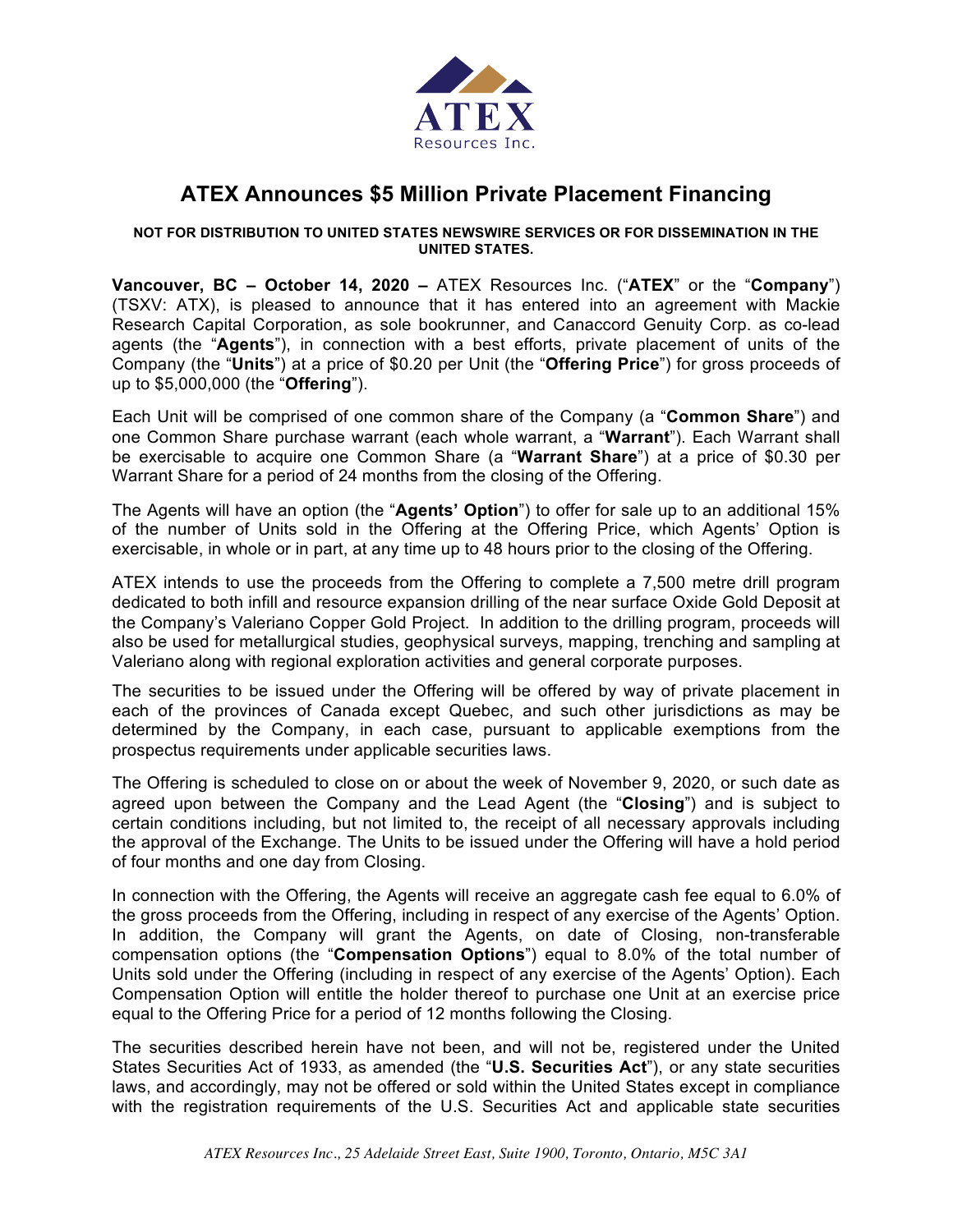

requirements or pursuant to exemptions therefrom. This press release does not constitute an offer to sell or a solicitation to buy any securities in any jurisdiction.

## Resource and NI 43-101 Disclosure

SRK Consulting (Chile) SpA. undertook to prepare and is responsible for the resource estimate. Joled Nur, Civil Mining Engineer, SRK Consulting (Chile) SpA and a member of the Public Register of Competent Persons in Mining Resources and Reserves of Chile, No. 181, is the independent qualified person ("QP"), as defined by National Instrument 43-101 Standards for Disclosure for Mineral Projects, who prepared the resource estimates.

The Valeriano resource estimates were prepared under Canadian Institute of Mining, Metallurgy and Petroleum Definition Standards (2014).

### **About ATEX Resources Inc.**

ATEX is a mineral exploration company focused on the acquisition, development and monetization of projects throughout the Americas. ATEX's flagship property, located in Chile's El Indio Belt, is the Valeriano Copper Gold Project which hosts two mineral deposits:

- a Gold Oxide Deposit containing 584,684 ounce of gold and 2,653,895 ounces of silver in 34.4 Mt grading 0.528 grams per tonne ("g/t") Au and 2.4 g/t Ag in the Inferred Category at a 0.275 g/t Au cut-off grade; and,
- a Copper Gold Porphyry Deposit containing 1.77 million tonnes Cu, 1.84 million ounces Au and 8.62 million ounces Ag in 297.3 million tonnes grading 0.59% Cu, 0.193 g/t Au and 0.90 g/t Ag in the Inferred Category at a cut-off grade of 0.50% Cu.

# **On behalf of ATEX Resources Inc.**

#### **Dr. Raymond Jannas**

For additional information, please contact:

Email: info@atexresources.com or call: 1-416-953-0258

# **CAUTIONARY NOTE REGARDING FORWARD-LOOKING STATEMENTS:**

This news release contains forward-looking statements, including predictions, projections and forecasts. Forward-looking statements include, but are not limited to: plans for the evaluation of the Valeriano property; the success of evaluation plans; the success of exploration activities; mine development prospects; and, potential for future metals production. Often, but not always, forward-looking statements can be identified by the use of words such as "plans", "planning", "expects" or "does not expect", "continues", "intends", "scheduled", "estimates", "forecasts", "intends", "potential", "anticipates", "does not anticipate", or describes a "goal", or variation of such words and phrases or state that certain actions, events or results "may", "could", "would", "might" or "will" be taken, occur or be achieved.

Forward-looking statements involve known and unknown risks, future events, conditions, uncertainties and other factors which may cause the actual results, performance or achievements to be materially different from any future results, prediction, projection, forecast, performance or achievements expressed or implied by the forward-looking statements. Such factors include, among others, changes in economic parameters and assumptions, the interpretation and actual results of current exploration activities;